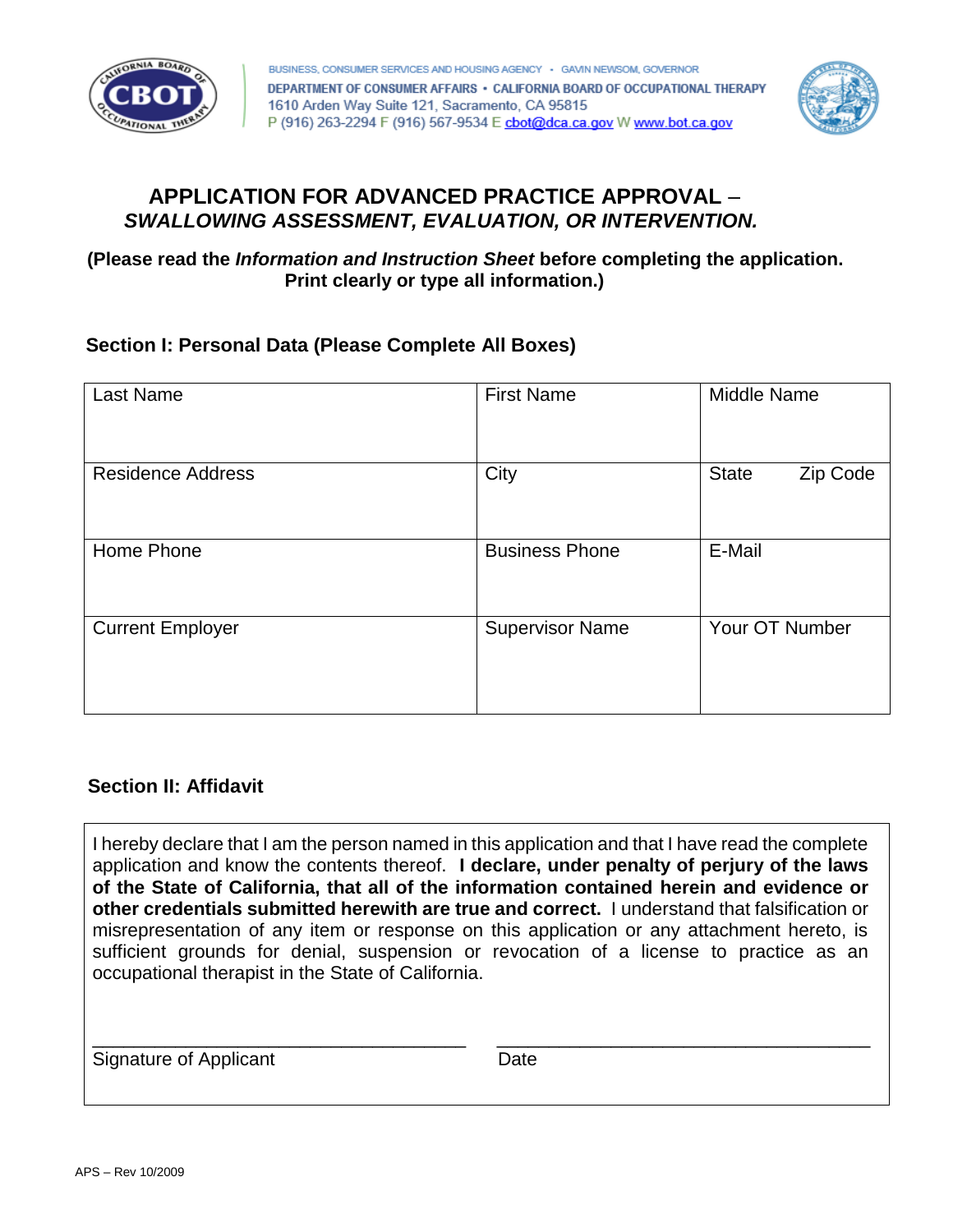Information Collection and Access – The Board's executive officer is the person responsible for authority to maintain information. All information is mandatory. Failure to provide any mandatory information will result in the application being rejected as incomplete. The information provided will be used to determine qualification for advanced practice approval. Each individual has the right to review his or her file maintained by the agency subject to the provisions of the California Public information maintenance. Business and Professions Code section 2570.18 gives the Board Records Act.

 **Approval in an advanced practice area demonstrates entry-level competency in the area approved. Approval does not represent expertise in this area and should not be misrepresented as such. Pursuant to Title 16, California Code of Regulations, Section 4170(f)(1) of the Ethical Standards of Practice, occupational therapists are required to accurately represent their credentials, qualifications, education, experience, training, and competency. Further, Section 4170(d) states that occupational therapists shall perform services only when they are qualified by education, training, and experience to do so.**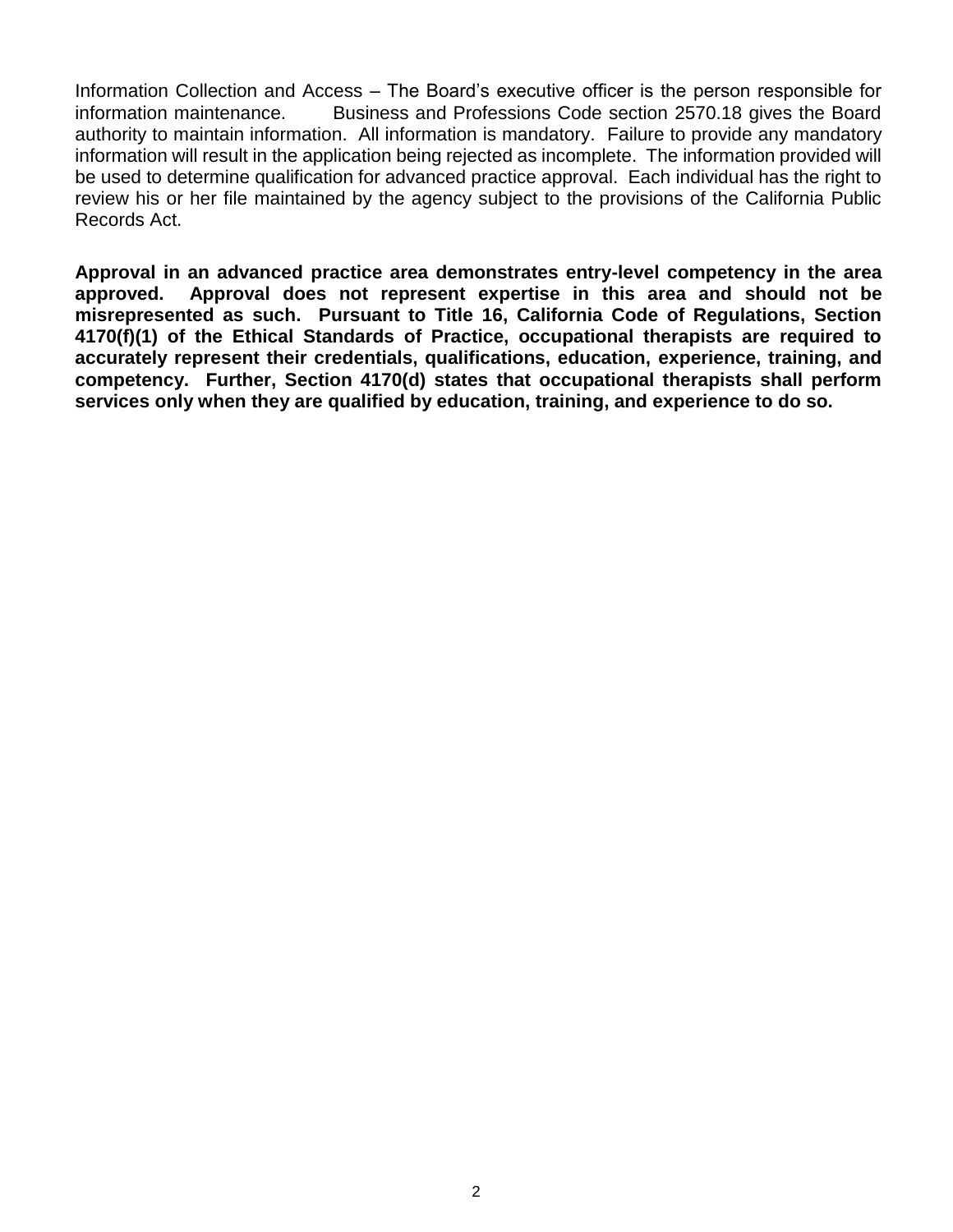### **Section III: POST PROFESSIONAL EDUCATION AND TRAINING SUMMARY SHEET – SWALLOWING ASSESSMENT, EVALUATION AND INTERVENTION:**

 (Minimum of 45 Contact Hours Required): SWALLOWING ASSESSMENT, EVALUATION OR INTERVENTION EDUCATION

# of Hours: Course Title: \_\_\_\_\_\_\_\_\_ \_\_\_\_\_\_\_\_\_\_\_\_\_\_\_\_\_\_\_\_\_\_\_\_\_\_\_\_\_\_\_\_\_\_\_\_\_\_\_\_\_\_\_\_\_\_\_\_\_\_\_\_\_\_\_\_\_\_\_\_\_\_ \_\_\_\_\_\_\_\_\_ \_\_\_\_\_\_\_\_\_\_\_\_\_\_\_\_\_\_\_\_\_\_\_\_\_\_\_\_\_\_\_\_\_\_\_\_\_\_\_\_\_\_\_\_\_\_\_\_\_\_\_\_\_\_\_\_\_\_\_\_\_\_ \_\_\_\_\_\_\_\_\_ \_\_\_\_\_\_\_\_\_\_\_\_\_\_\_\_\_\_\_\_\_\_\_\_\_\_\_\_\_\_\_\_\_\_\_\_\_\_\_\_\_\_\_\_\_\_\_\_\_\_\_\_\_\_\_\_\_\_\_\_\_\_ \_\_\_\_\_\_\_\_\_ \_\_\_\_\_\_\_\_\_\_\_\_\_\_\_\_\_\_\_\_\_\_\_\_\_\_\_\_\_\_\_\_\_\_\_\_\_\_\_\_\_\_\_\_\_\_\_\_\_\_\_\_\_\_\_\_\_\_\_\_\_\_ \_\_\_\_\_\_\_\_\_ \_\_\_\_\_\_\_\_\_\_\_\_\_\_\_\_\_\_\_\_\_\_\_\_\_\_\_\_\_\_\_\_\_\_\_\_\_\_\_\_\_\_\_\_\_\_\_\_\_\_\_\_\_\_\_\_\_\_\_\_\_\_ \_\_\_\_\_\_\_\_\_ \_\_\_\_\_\_\_\_\_\_\_\_\_\_\_\_\_\_\_\_\_\_\_\_\_\_\_\_\_\_\_\_\_\_\_\_\_\_\_\_\_\_\_\_\_\_\_\_\_\_\_\_\_\_\_\_\_\_\_\_\_\_ \_\_\_\_\_\_\_\_\_ \_\_\_\_\_\_\_\_\_\_\_\_\_\_\_\_\_\_\_\_\_\_\_\_\_\_\_\_\_\_\_\_\_\_\_\_\_\_\_\_\_\_\_\_\_\_\_\_\_\_\_\_\_\_\_\_\_\_\_\_\_\_ \_\_\_\_\_\_\_\_\_ \_\_\_\_\_\_\_\_\_\_\_\_\_\_\_\_\_\_\_\_\_\_\_\_\_\_\_\_\_\_\_\_\_\_\_\_\_\_\_\_\_\_\_\_\_\_\_\_\_\_\_\_\_\_\_\_\_\_\_\_\_\_ \_\_\_\_\_\_\_\_\_ \_\_\_\_\_\_\_\_\_\_\_\_\_\_\_\_\_\_\_\_\_\_\_\_\_\_\_\_\_\_\_\_\_\_\_\_\_\_\_\_\_\_\_\_\_\_\_\_\_\_\_\_\_\_\_\_\_\_\_\_\_\_ \_\_\_\_\_\_\_\_\_ Total Contact Hours

 (Minimum of 240 Supervised Hours Required): \_\_\_\_\_\_\_\_\_ \_\_\_\_\_\_\_\_\_\_\_\_\_\_\_\_\_\_\_\_\_\_\_\_\_\_\_\_\_\_\_\_\_\_\_\_\_\_\_\_\_\_\_\_\_\_\_\_\_\_\_\_\_\_\_\_\_ SWALLOWING ASSESSMENT, EVALUATION AND INTERVENTION TRAINING

# of Hours: Name of Facility:

\_\_\_\_\_\_\_\_\_ \_\_\_\_\_\_\_\_\_\_\_\_\_\_\_\_\_\_\_\_\_\_\_\_\_\_\_\_\_\_\_\_\_\_\_\_\_\_\_\_\_\_\_\_\_\_\_\_\_\_\_\_\_\_\_\_\_\_\_\_\_\_ \_\_\_\_\_\_\_\_\_ \_\_\_\_\_\_\_\_\_\_\_\_\_\_\_\_\_\_\_\_\_\_\_\_\_\_\_\_\_\_\_\_\_\_\_\_\_\_\_\_\_\_\_\_\_\_\_\_\_\_\_\_\_\_\_\_\_\_\_\_\_\_ \_\_\_\_\_\_\_\_\_ \_\_\_\_\_\_\_\_\_\_\_\_\_\_\_\_\_\_\_\_\_\_\_\_\_\_\_\_\_\_\_\_\_\_\_\_\_\_\_\_\_\_\_\_\_\_\_\_\_\_\_\_\_\_\_\_\_\_\_\_\_\_ \_\_\_\_\_\_\_\_\_ \_\_\_\_\_\_\_\_\_\_\_\_\_\_\_\_\_\_\_\_\_\_\_\_\_\_\_\_\_\_\_\_\_\_\_\_\_\_\_\_\_\_\_\_\_\_\_\_\_\_\_\_\_\_\_\_\_\_\_\_\_\_ **EXECUTE:** Total Supervised Hours

\_\_\_\_\_\_\_\_\_ \_\_\_\_\_\_\_\_\_\_\_\_\_\_\_\_\_\_\_\_\_\_\_\_\_\_\_\_\_\_\_\_\_\_\_\_\_\_\_\_\_\_\_\_\_\_\_\_\_\_\_\_\_\_\_\_\_\_\_\_\_\_

 Please Note: If you use electrical stimulation as part of your swallowing assessment, evaluation, or intervention treatment, you must also comply with the requirements for physical agent modalities.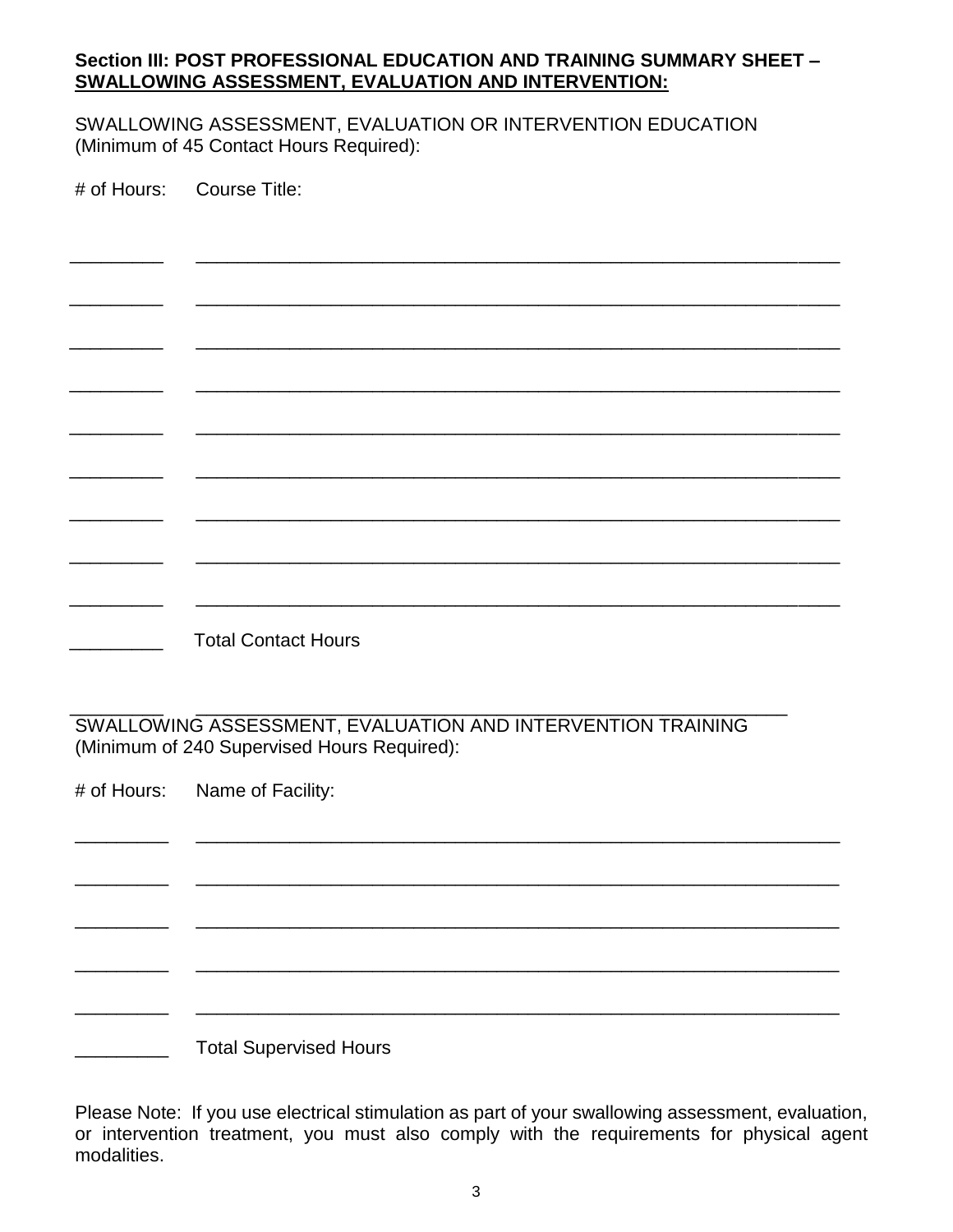**Section IV: Post-Professional Education (Copy this form and use a separate form for each course.)** 

| Number of Contact Hours: Number of Contact Hours: |
|---------------------------------------------------|
| Name of Course Provider: Name of Course Provider: |
| Date Completed:                                   |

## *Course(s) must have been completed within the past five (5) years.*

*(Courses older than 5 years will not be counted toward the educational requirement)* 

### **Required content areas – Please indicate the areas covered by the above-named course:**

- $\Box$  Anatomy, physiology and neurophysiology of the head and neck with focus on the structure and function of the aerodigestive tract.
- $\Box$  The effect of pathology on the structures and functions of the aerodigestive tract including medical interventions and nutritional intake methods used with patients with swallowing problems.
- $\Box$  Interventions used to improve pharyngeal swallowing function.

A Copy of Certificate of Completion must be attached for each course.